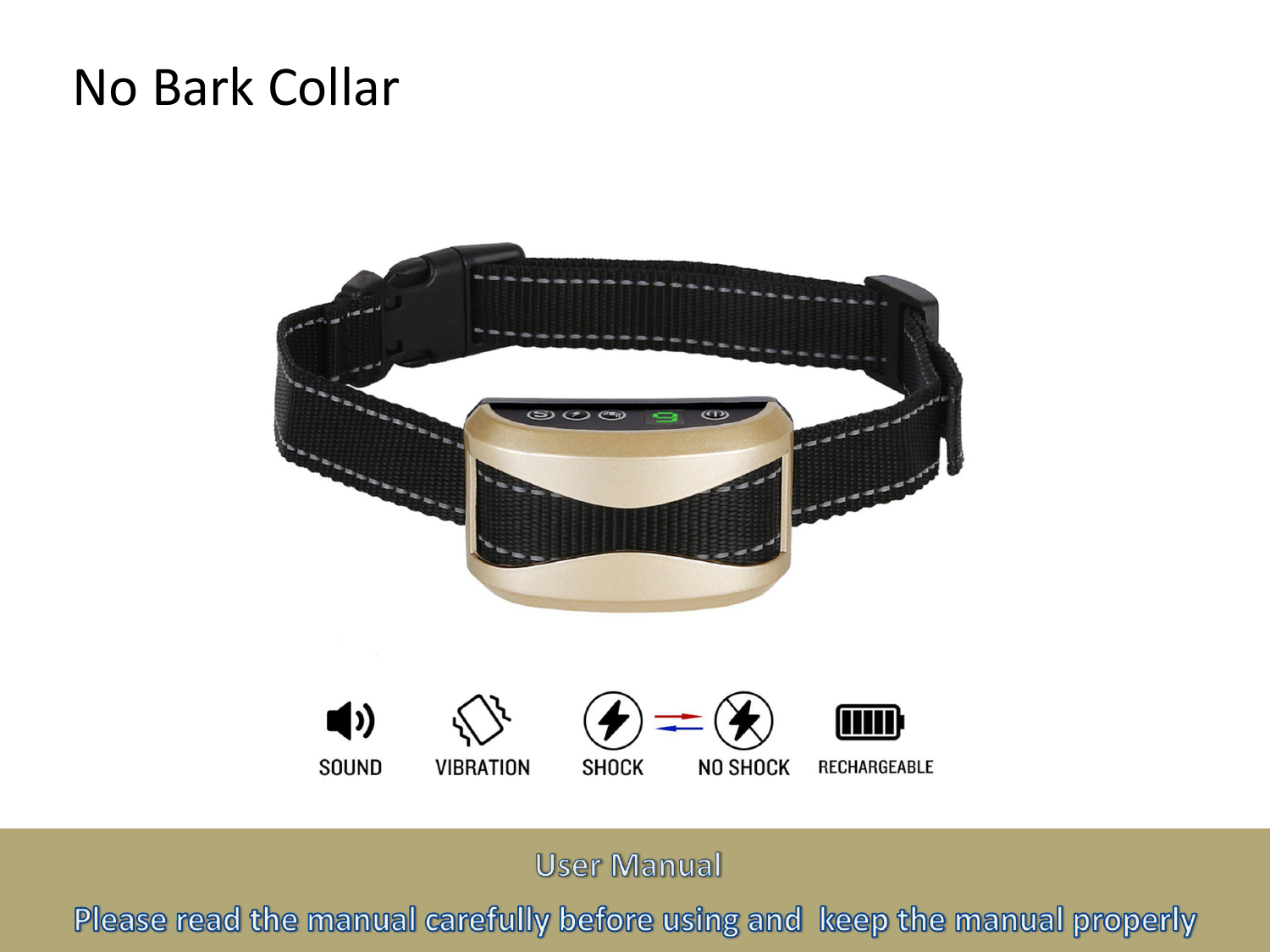Thank you very much for choosing our bark collar. Our bark collar is backed by a 100% quality guarantee! If you are not satisfied for any reason, please contact our customer service immediately we will help you within 24 hours.

# **Important Safety Information**

## **Not suitable for aggressive dogs**

Do not attempt to use this product to correct the behavior of dogs that are aggressive to people or other animals. Aggressive dogs may associate training collar stimulation with other control stimulus and become more aggressive.<br>Aggressive behavior should be corrected by a dog training specialist. If you are not sure whether this product apply to your dog, you can consult veterinarian or certified trainer. And the no bark collar must only be used on healthy dogs. If your dog has health problems, please take him to the veterinarian first.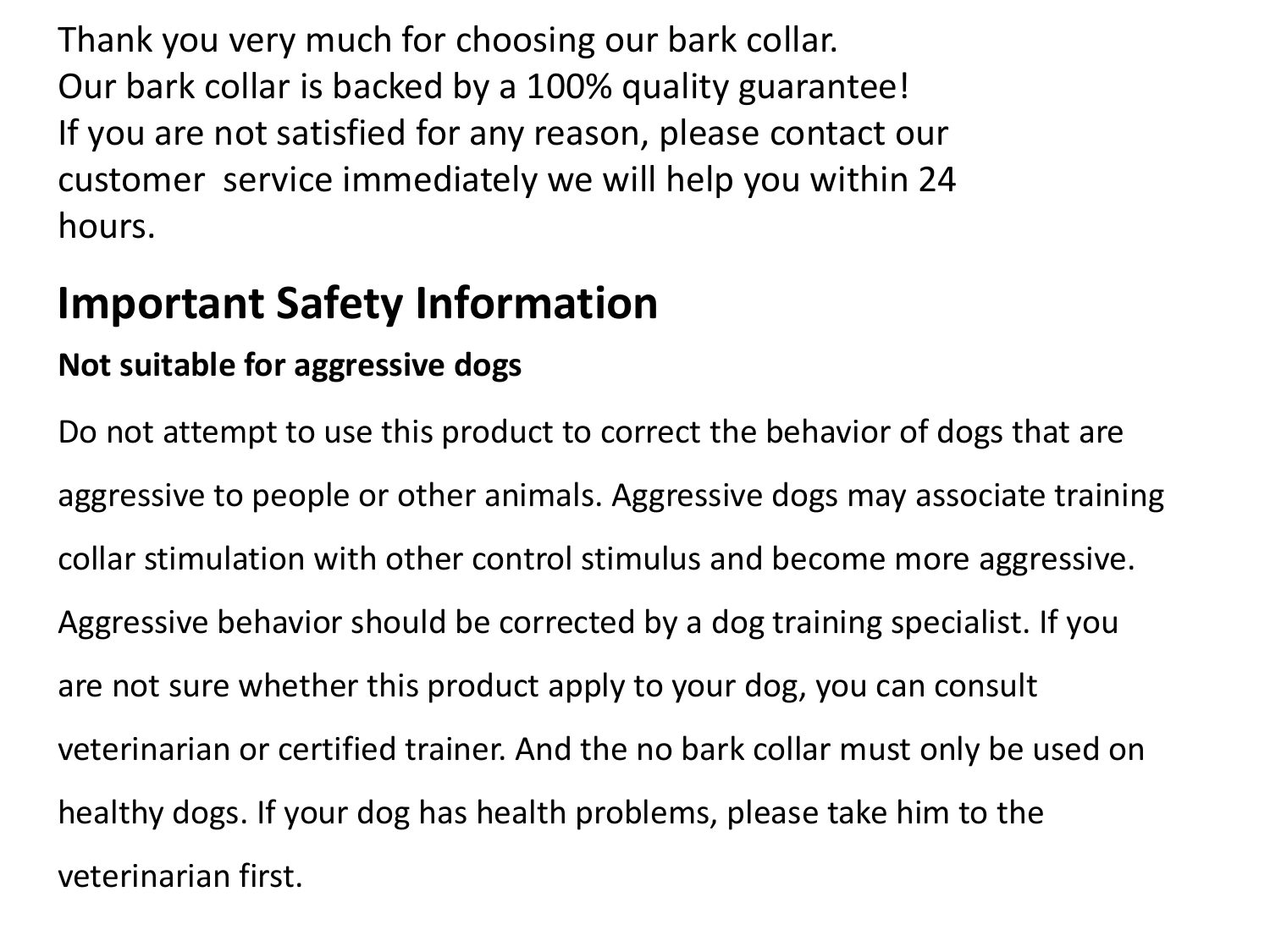**Main Features**

- Power button -- 0-7 grade, 7 grade means fully charged
- Vibration button  $-$  0-7 grade, 7 grade is the highest vibration and then decreases in turn, until 0 grade will Following Power Button close the vibration mode
- Shock button  $-$  0-7 grade, the array of shocks grade is the same as the vibration, 7 grade is the highest, 0 grade is closed.
- Sensitivity button --- adjustable 1-7 grade is suitable for huge to mini breed. Level1 is the least sensitive.Level 7 is the most sensitive.
- **Please note:** Usually the digital will not show, and when the collar is activated will show the grade of power not the grade of mode
- The bark collar fits all dogs from 6.6-150 LBS.
- Product weight :70g
- Rainproof and Rechargeable
- The perimeter range of the dog collar:7.4-23.5in



## **Packing List**

- 1 X Receiver(includes 1 X Nylon Collar)
- 1 X USB Charging Cable
- 1 X Test Bulb
- 1 x User Manual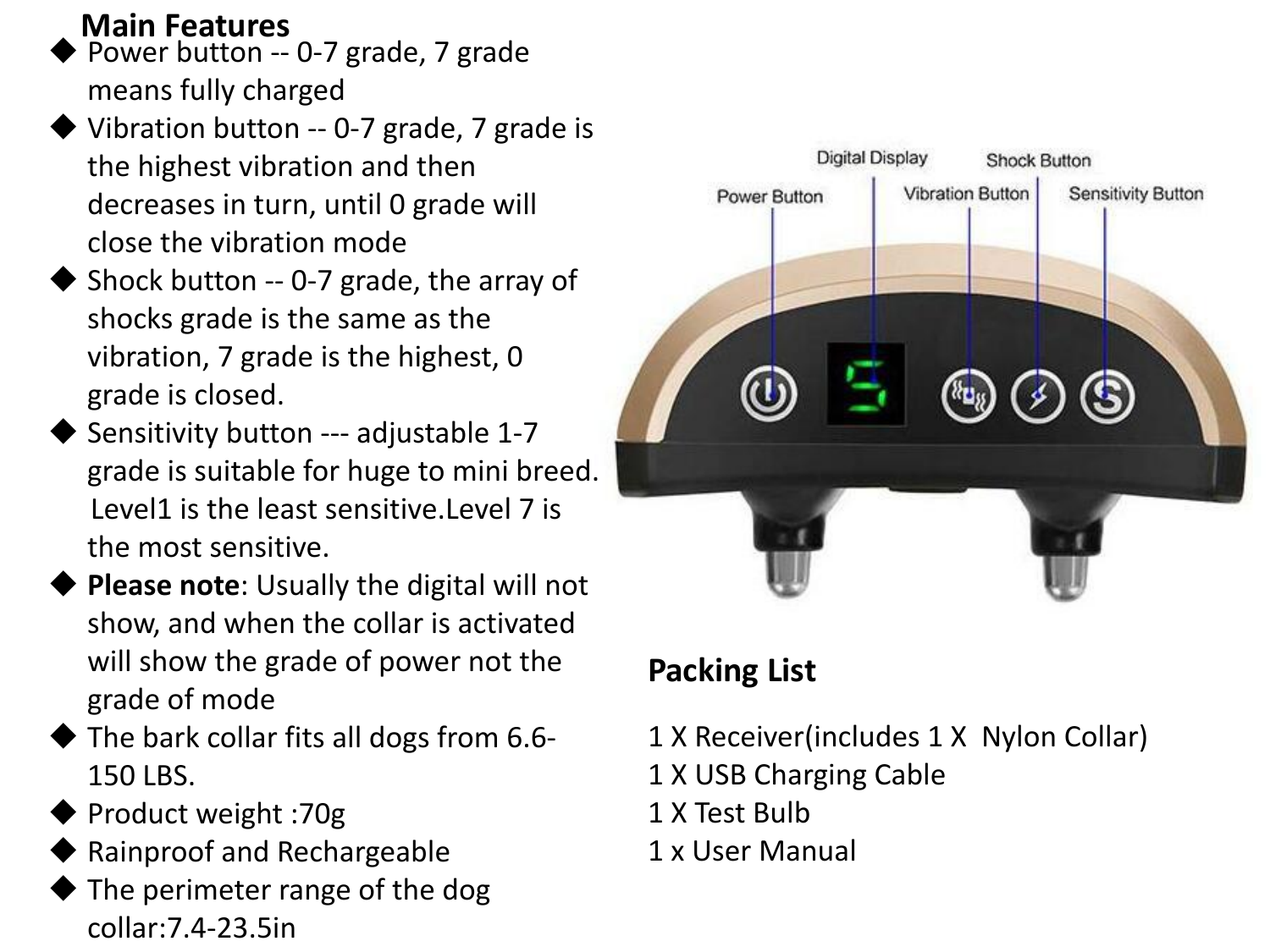# **ON-OFF**

Press the Power Button once to turn on, press the Power Button for 3 seconds again to turn off

## **Using method**

\* Once you receive the collar please test it firstly. (testing way as below)

\* **After testing please configure the suitable mode for your dogs follow the instructions and your actual situation! (instructed picture as below)**

\* We suggest not using shock model at first, choosing beep and vibration mode to let your dog adapt to it. If these are not valid for it you can use the shock mode, and please set level 1 in the beginning and then increase gradually according your Need.

#### **Friendly Reminder**

\* **Keeping one finger distance between the neck and the collar to avoid being triggered by the shaking/moving/running etc.**

\* Do not wear longer than 12 hours per day.If it is possible, reposition the collar

- every 1 to 2 hours .<br>\* Take the barking collar off before swimming, it is rainproof, not waterproof.
- \* Please take off your iron collar,before you put the bark collar on.
- \* Clean the contacted area between the collar and the neck weekly with a damp cloth

\* Examine the contacted area between the collar and the neck daily to avoid rash or sore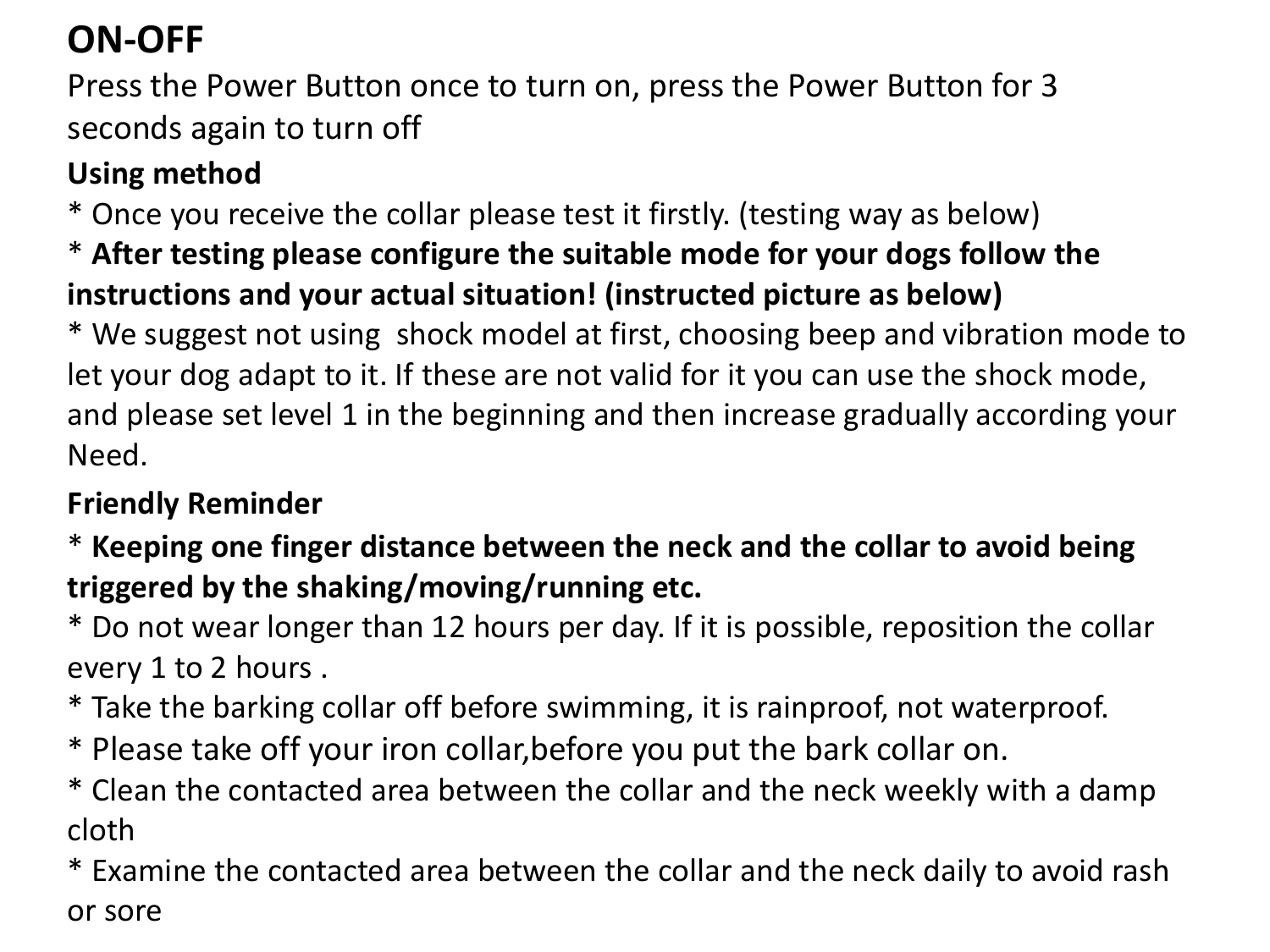#### **Product working principle**

This product uses the vibration sensor for sensitivity distinction, when the dog barks, it will trigger the sensors thus triggering the product. The collar will beep then the vibration and last the shock (depending the setting).

#### **Auto-Protection Mode**

If the collar keep activates for 7 times in one minute, it will enter auto-protection mode, the display will flash "E" , one minute later the product will enter the work mode. When in automatic protection mode, press any button will make the product re-enter the work mode

#### **Chargeable collar**

Gently press the power button, you can know how much the power it is.<br>1 hour of charge time gives you 14-20 days of using.

When charging the product, the digital tube will display the power and continue to flash.

When the product is fully charged, the digital tube will display "7".

Rechargeable Battery (280mAh)

Adapter is not include

Adapter Current is less than 1A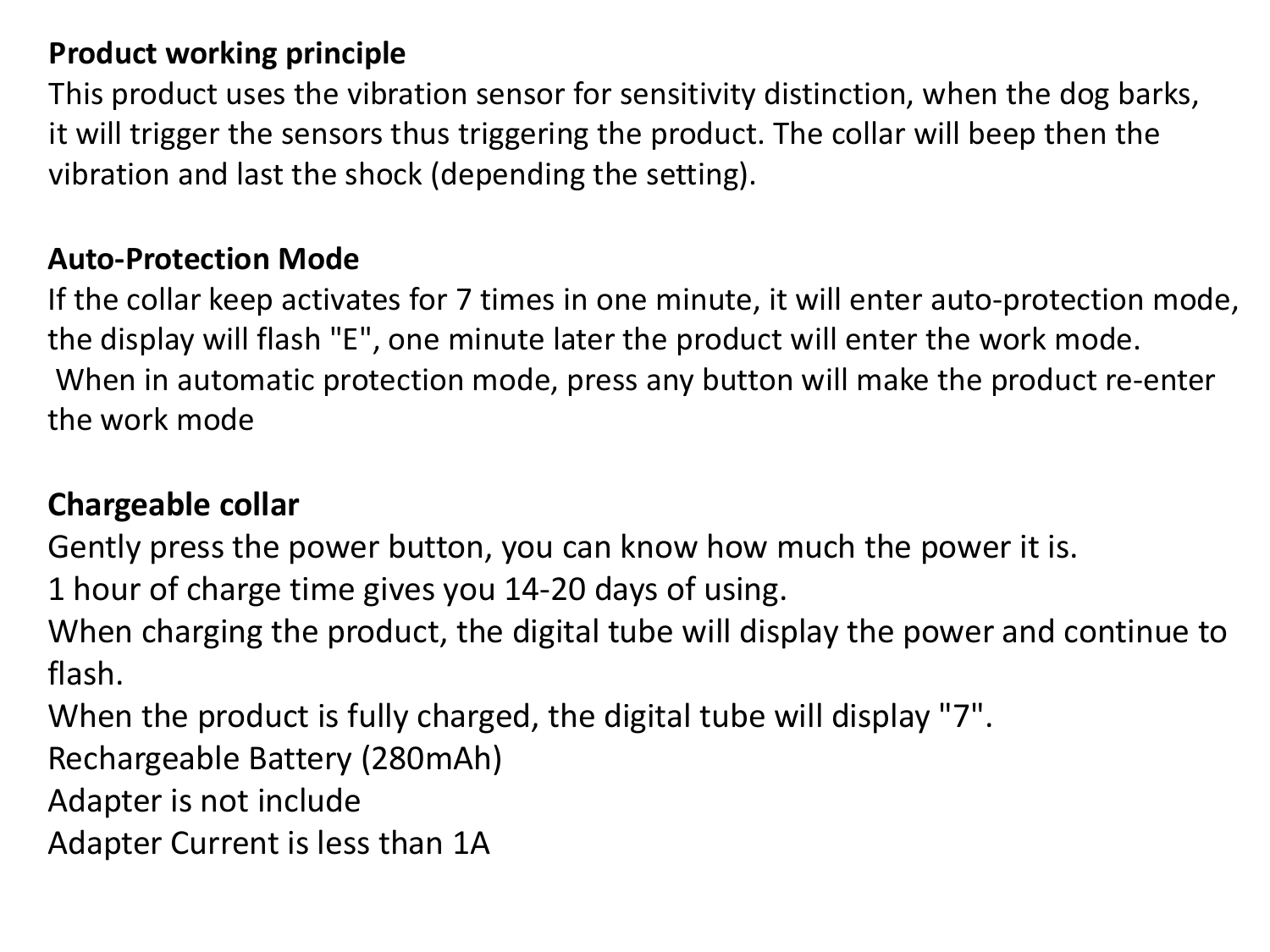## **Testing**

- 1. Turn on the power
- 2. Set the sensitivity to 5-7grade and the shock greater than 0 grade
- 3. Wear the tester on the conductive silicone prongs behind collar
- 4. Please send a short voice like "wow" (as short as possible) to sensors.Since the frequency of human voice is different from that of dogs,please test more time.

## **Frequently Asked Questions**

Q: Which part of the dog's body can put the receiver?

- A: Below the throat.
- Q: Why the product just bought back but can not work?
- A: First confirm that the product is powered, then turn on the power and adjust the product sensitivity to 7 grade
- Q: Why product does not work when the dog barking?
- A: Please to ensure that the products close to the dog's neck, and Increase the sensitivity .
- Q: Can I not use shock mode?
- A: Of course, please turn the grade of shock mode to 0 .
- Q: Will the collar vibrate if another dog barks?

A: You never worried about this case, our collar build-in smart barking detection chip, only your dog's barking can trigger the collar while other dogs' barking nearby can't trigger it.

**If you have any questions about our bark collar, please contact our customer service immediately.**

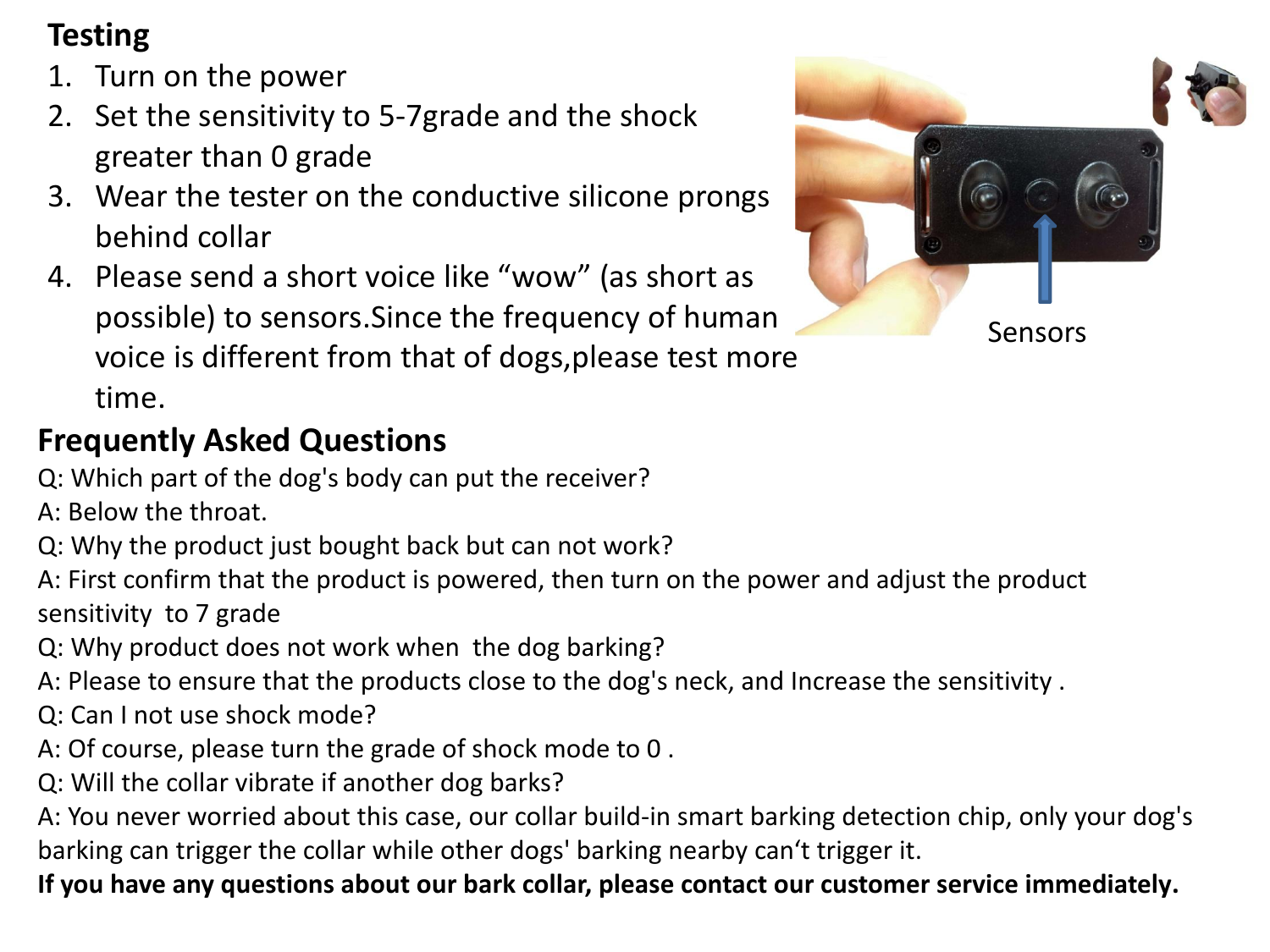# Attention:

Q: Which part of the dog's body can put the receiver?

# A: Below the throat.





**Keeping one finger distance between the neck and the collar to avoid being triggered by the shaking/moving/running etc.**





**Please take off your iron collar,before you put the bark collar on.**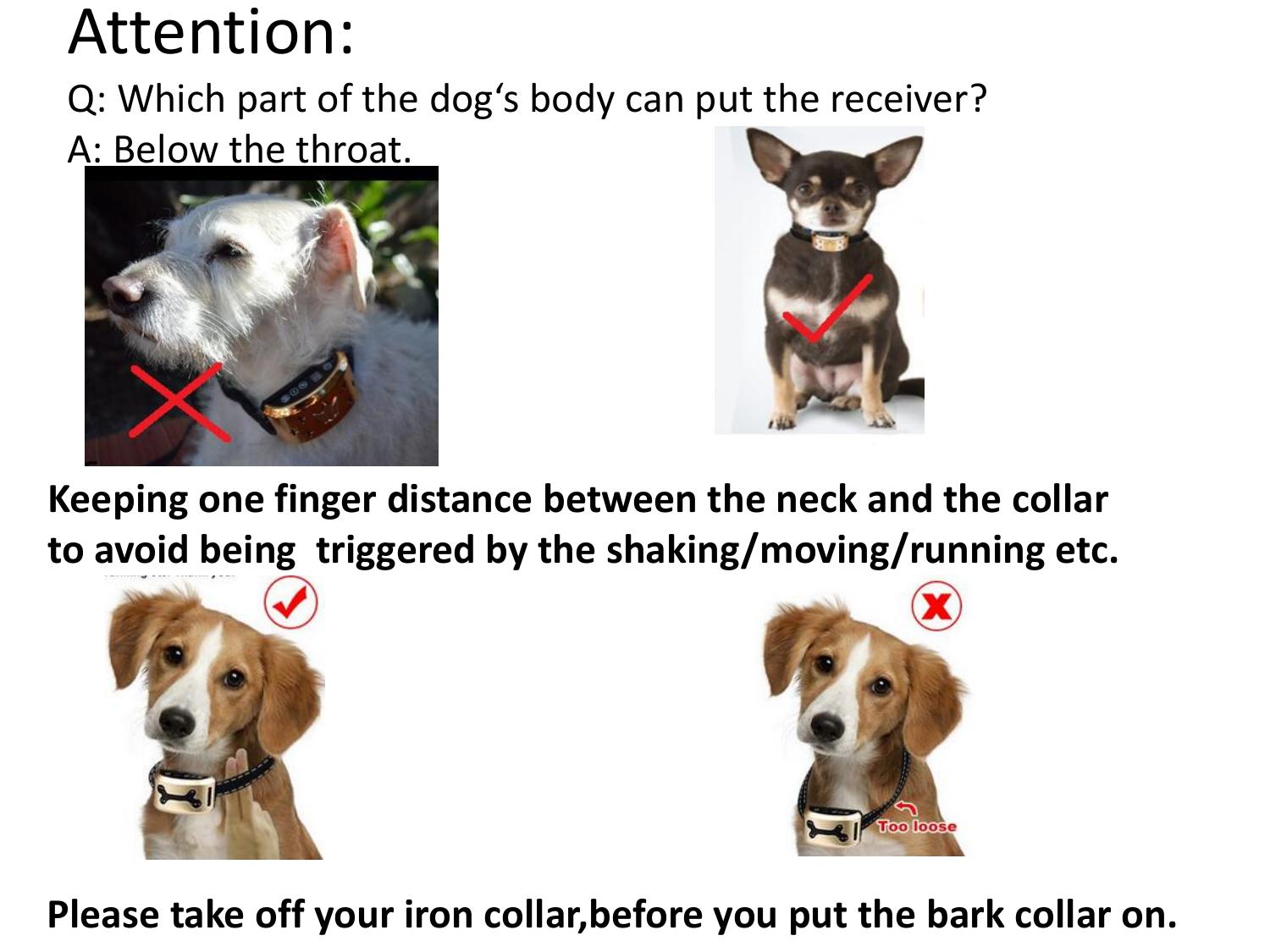# Tips

- You should choose these functions according to the size of your dogs.
- Refer to the Dog Size Reference Chart for a detailed guideline on which
- sensivity grade is best suited for your dog.
- You can place the collar on your dogs without powering the device on to allow them to adapt to the collar.
- Tips for how to choose optimal sensitivity for your dogs:

| The size of dog          | <b>Small</b> | $\sf I$ Medium $\sf I$ | <b>Large</b> | Huge    |
|--------------------------|--------------|------------------------|--------------|---------|
| <b>Sensitivity grade</b> | $5 - 7$      | 4-6                    | $2 - 5$      | $2 - 5$ |

- **You can adjust the sensitivity from the highest sensivity gear 7. If your dog is accustomed to the sensivity levels, you can lower the sensivity grade.**
- **You are recommended to use sound function first (The sound is default setting), then choosing the vibration function or static shock function according to how your dog responds to the collar.**
- **You are recommended to use the static shock function from the weakest grade 1.**
- Tips for how to choose optimal vibration function or static shock function for your dogs. (The sound is default setting)